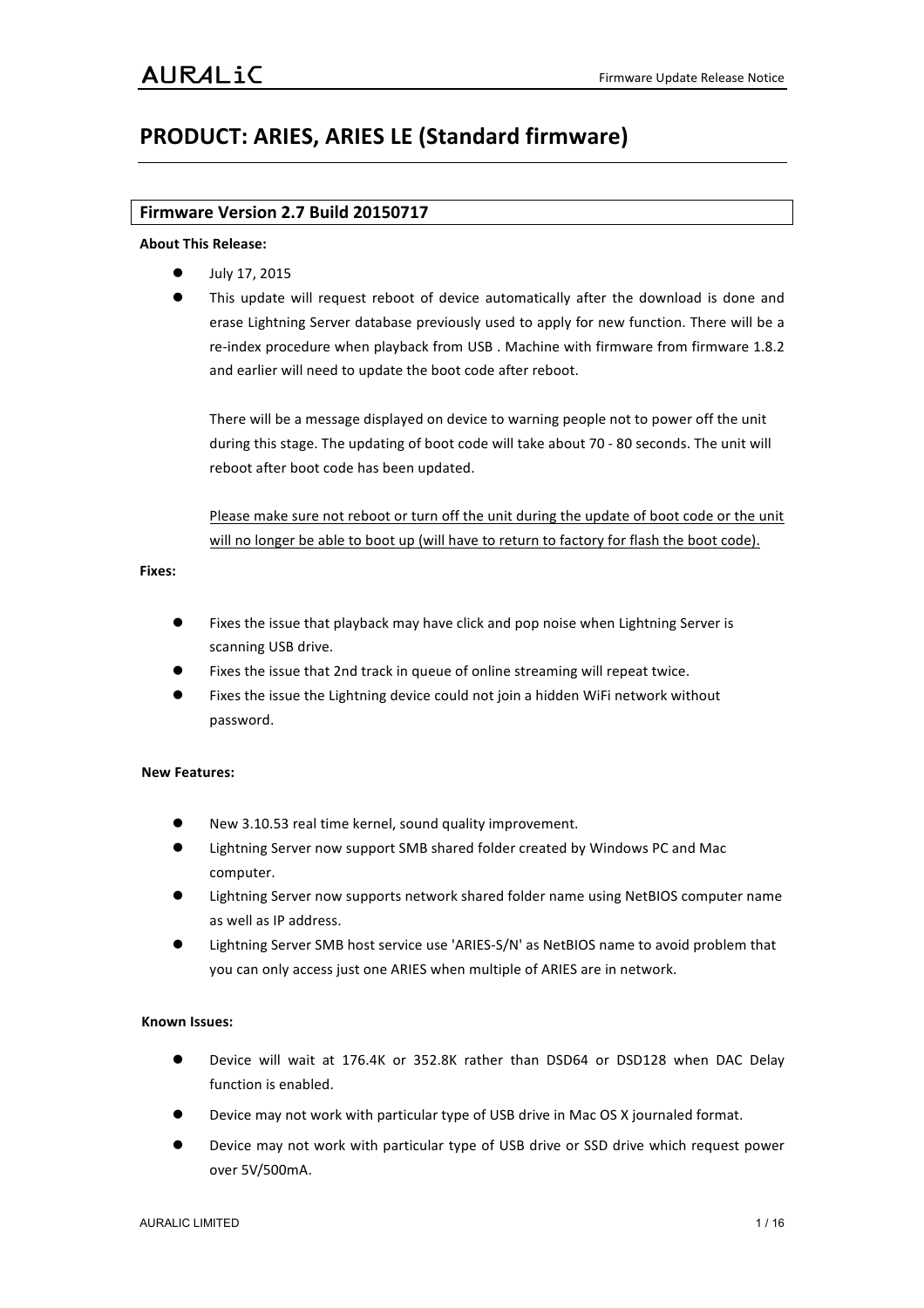- USB DAC running on Wavelength USB firmware could not use USB playback function due to a confirmed bug of Wavelength USB firmware under Linux. The known effected brands are: Ayre, Aesthetix and Berkeley Audio.
- Disable 'DSD over PCM' only works on USB DAC that supports sampling rate to 352.8K.
- Certain kinds of 24bit AIF files will be reported as 32bit due to decoder bug.

# **Firmware Version 2.6.1 Build 20150701**

## **About!This!Release:**

- July 1, 2015
- This update will request reboot of device automatically after the download is done and erase Lightning Server database previously used to apply for new function. There will be a re-index procedure when playback from USB. Machine with firmware from firmware 1.8.2 and earlier will need to update the boot code after reboot.

There will be a message displayed on device to warning people not to power off the unit during this stage. The updating of boot code will take about 70 - 80 seconds. The unit will reboot after boot code has been updated.

Please make sure not reboot or turn off the unit during the update of boot code or the unit will no longer be able to boot up (will have to return to factory for flash the boot code).

#### **Fixes:**

- Fix the issue that M2TECH and Mytek USB driver could not be loaded.
- Fix the issue that DSD256 playback function may not working properly.

#### **Known!Issues:**

- Device will wait at 176.4K or 352.8K rather than DSD64 or DSD128 when DAC Delay function is enabled.
- Device may not work with particular type of USB drive in Mac OS X journaled format.
- Device may not work with particular type of USB drive or SSD drive which request power over!5V/500mA.
- USB DAC running on Wavelength USB firmware could not use USB playback function due to a confirmed bug of Wavelength USB firmware under Linux. The known effected brands are: Ayre, Aesthetix and Berkeley Audio.
- Disable 'DSD over PCM' only works on USB DAC that supports sampling rate to 352.8K.
- Certain kinds of 24bit AIF files will be reported as 32bit due to decoder bug.

# **Firmware Version 2.6 Build 20150630**

## **About!This!Release:**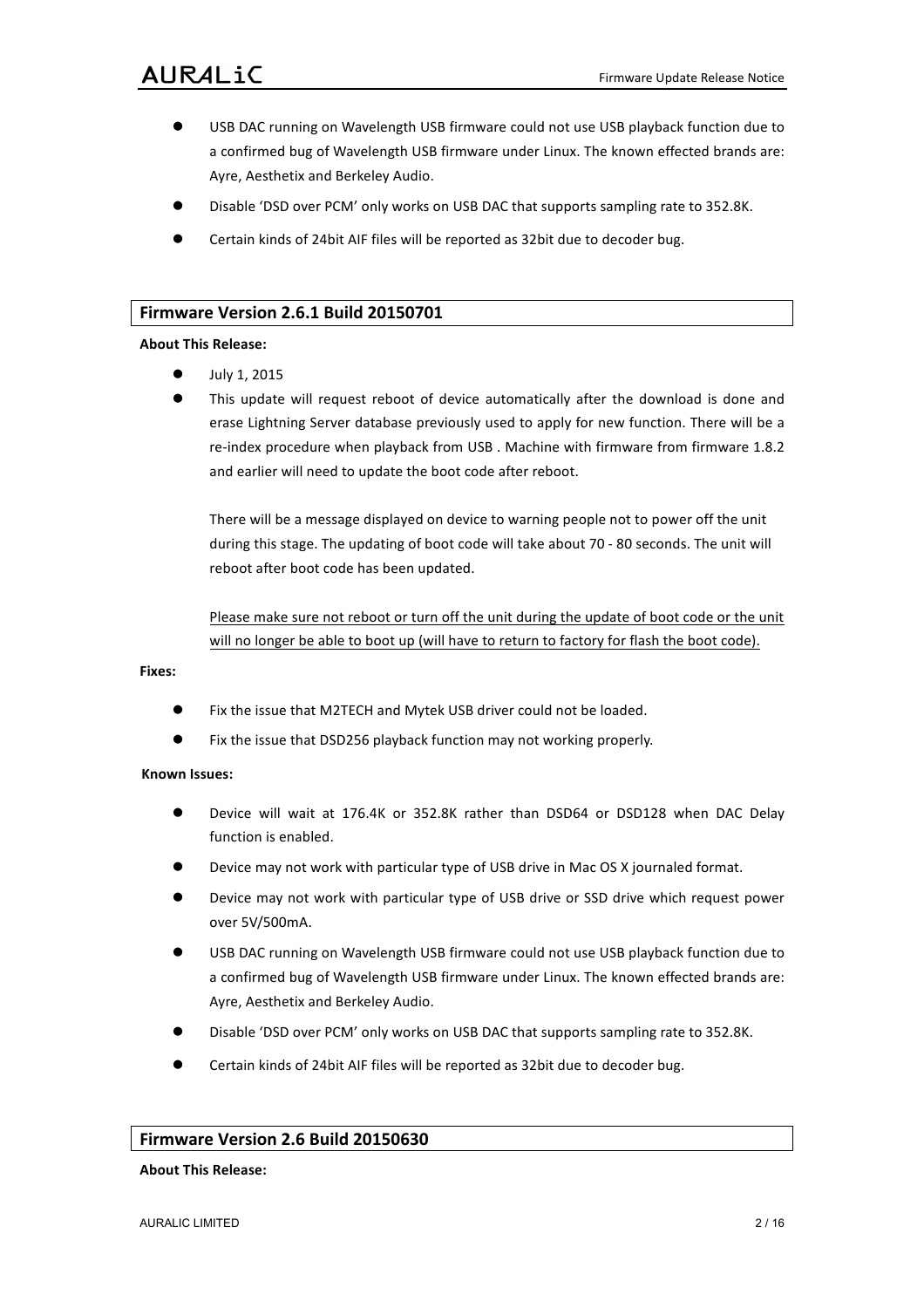- June 30, 2015
- This update will request reboot of device automatically after the download is done and erase Lightning Server database previously used to apply for new function. There will be a re-index procedure when playback from USB. Machine with firmware from firmware 1.8.2 and earlier will need to update the boot code after reboot.

There will be a message displayed on device to warning people not to power off the unit during this stage. The updating of boot code will take about 70 - 80 seconds. The unit will reboot after boot code has been updated.

# Please make sure not reboot or turn off the unit during the update of boot code or the unit will no longer be able to boot up (will have to return to factory for flash the boot code).

#### **Fixes:**

- Update Linux kernel based on 3.10.52.
- Update OpenHome network stack protocol.
- Improve the overall WiFi connection.
- Fix the issue that volume number could not be returned to control software from ARIES.
- Fix the issue that ARIES could not join WiFi network and could not reverse back when network gateway address is not correct.
- $\bullet$  Fix the issue that playing queue to be cleared accidently when rename the device.
- Fix the issue that Lightning Server wont show up in device list.
- $\bullet$  Fix the issue that Lightning Server wont restart within one minutes when switch between different WiFi network.
- Fix the issue that Lightning Server does not return album 'childcount' string.

#### **New!Features:**

- $\bullet$  Lightning Server can ignore particular folder during the scan to save time. You can add a file name 'lightningserver.ignore' and place it in the folder you want to ignore, the scan thread will skip that folder during the initial and refresh scan.
- Remove SMB host username and password required to access USB storage plugged.
- Add error message report function (require Lightning DS V2 to activate).

- Device will wait at 176.4K or 352.8K rather than DSD64 or DSD128 when DAC Delay function is enabled.
- Device may not work with particular type of USB drive in Mac OS X journaled format.
- Device may not work with particular type of USB drive or SSD drive which request power over!5V/500mA.
- USB DAC running on Wavelength USB firmware could not use USB playback function due to a confirmed bug of Wavelength USB firmware under Linux. The known effected brands are: Ayre, Aesthetix and Berkeley Audio.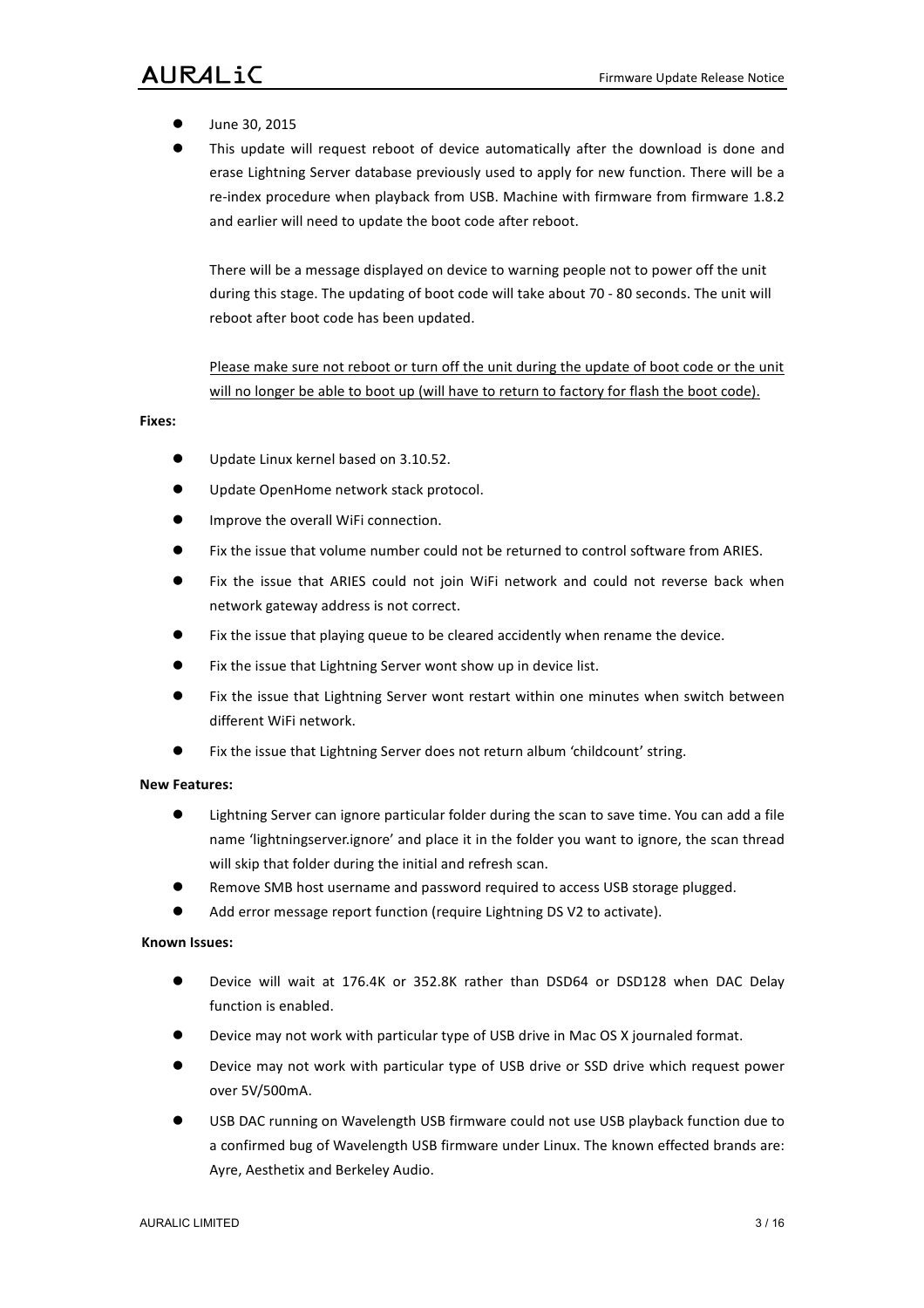- Disable 'DSD over PCM' only works on USB DAC that supports sampling rate to 352.8K.
- Certain kinds of 24bit AIF files will be reported as 32bit due to decoder bug.

# **Firmware Version 2.5 Build 20150514**

#### **About!This!Release:**

- May 15, 2015
- This update will request reboot of device automatically after the download is done and erase Lightning Server database previously used to apply for new function. There will be a re-index procedure when playback from USB. Machine with firmware from firmware 1.8.2 and earlier will need to update the boot code after reboot.

There will be a message displayed on device to warning people not to power off the unit during this stage. The updating of boot code will take about 70 - 80 seconds. The unit will reboot after boot code has been updated.

Please make sure not reboot or turn off the unit during the update of boot code or the unit will no longer be able to boot up (will have to return to factory for flash the boot code).

#### **Fixes:**

- Improve the WiFi connection stability problem of 7260HMW module.
- **.** Fix the issue that click and pop noise happen when playback through WiFi.
- Fix the issue that unable to set a manual IP address for WiFi network in Lightning DS.
- Fix a potential problem that ARIES display wont update after switching from Radio mode to local library.

#### **New!Features:**

- $\bullet$  Add DSD256 support for selected DAC (using XMOS solution).
- Add internal HDD support for Lightning Server (prepare for ARIES MINI).
- Add tag editing function and API reserved for future use.
- uPnP content optimization for Lightning Server.

- Device will wait at 176.4K or 352.8K rather than DSD64 or DSD128 when DAC Delay function is enabled.
- Device may not work with particular type of USB drive in Mac OS X journaled format.
- Device may not work with particular type of USB drive or SSD drive which request power over!5V/500mA.
- USB DAC running on Wavelength USB firmware could not use USB playback function due to a confirmed bug of Wavelength USB firmware under Linux. The known effected brands are: Ayre, Aesthetix and Berkeley Audio.
- Disable 'DSD over PCM' only works on USB DAC that supports sampling rate to 352.8K.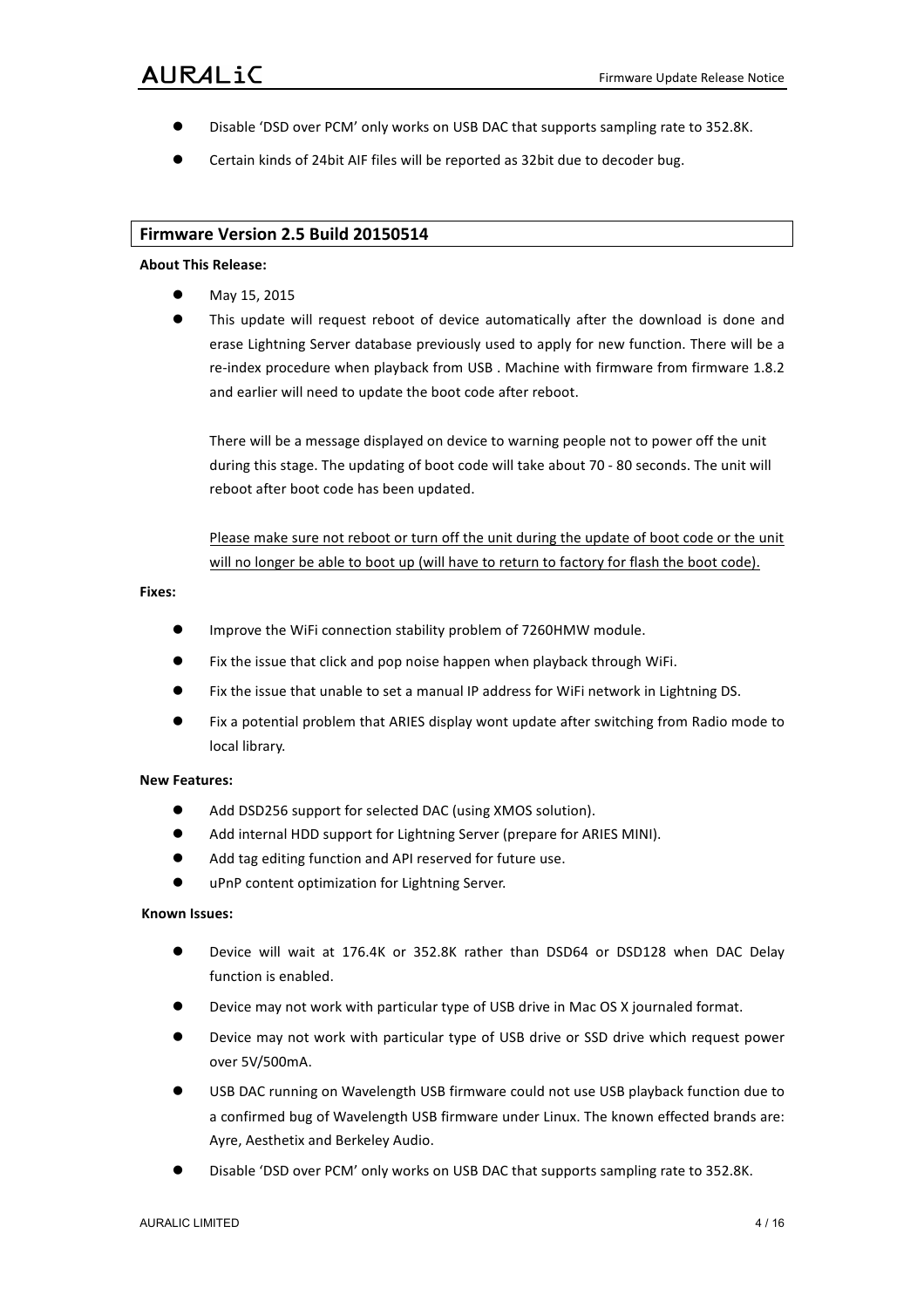Certain kinds of 24bit AIF files will be reported as 32bit due to decoder bug.

# **Firmware Version 2.4 Build 20150409**

#### **About!This!Release:**

- April 14, 2015
- This update will request reboot of device automatically after the download is done and update the display program to resolve some potential boot up issues. Machine with firmware from firmware 1.8.2 and earlier will need to update the boot code after reboot.

There will be a message displayed on device to warning people not to power off the unit during this stage. The updating of boot code will take about 70 - 80 seconds. The unit will reboot after boot code has been updated.

Please make sure not reboot or turn off the unit during the update of boot code or the unit will no longer be able to boot up (will have to return to factory for flash the boot code).

# **Fixes:**

- System stability improvement.
- Fix the issue that user setting may be erased after firmware update.
- Fix the issue that device cannot receive firmware update when connecting to a slow network (particularly wired connection).
- Fix the issue that USB drive with exFAT format cannot be write though SMB connection.
- Fix a potential issue that may cause device unable to boot up.

## **Known!Issues:**

- Device will wait at 176.4K or 352.8K rather than DSD64 or DSD128 when DAC Delay function is enabled.
- Device may not work with particular type of USB drive in Mac OS X journaled format.
- Device may not work with particular type of USB drive or SSD drive which request power over!5V/500mA.
- USB DAC running on Wavelength USB firmware could not use USB playback function due to a confirmed bug of Wavelength USB firmware under Linux. The known effected brands are: Ayre, Aesthetix and Berkeley Audio.
- Disable 'DSD over PCM' only works on USB DAC that supports sampling rate to 352.8K.
- Certain kinds of 24bit AIF files will be reported as 32bit due to decoder bug.

# **Firmware Version 2.3 Build 20150327**

#### **About!This!Release:**

March 27, 2015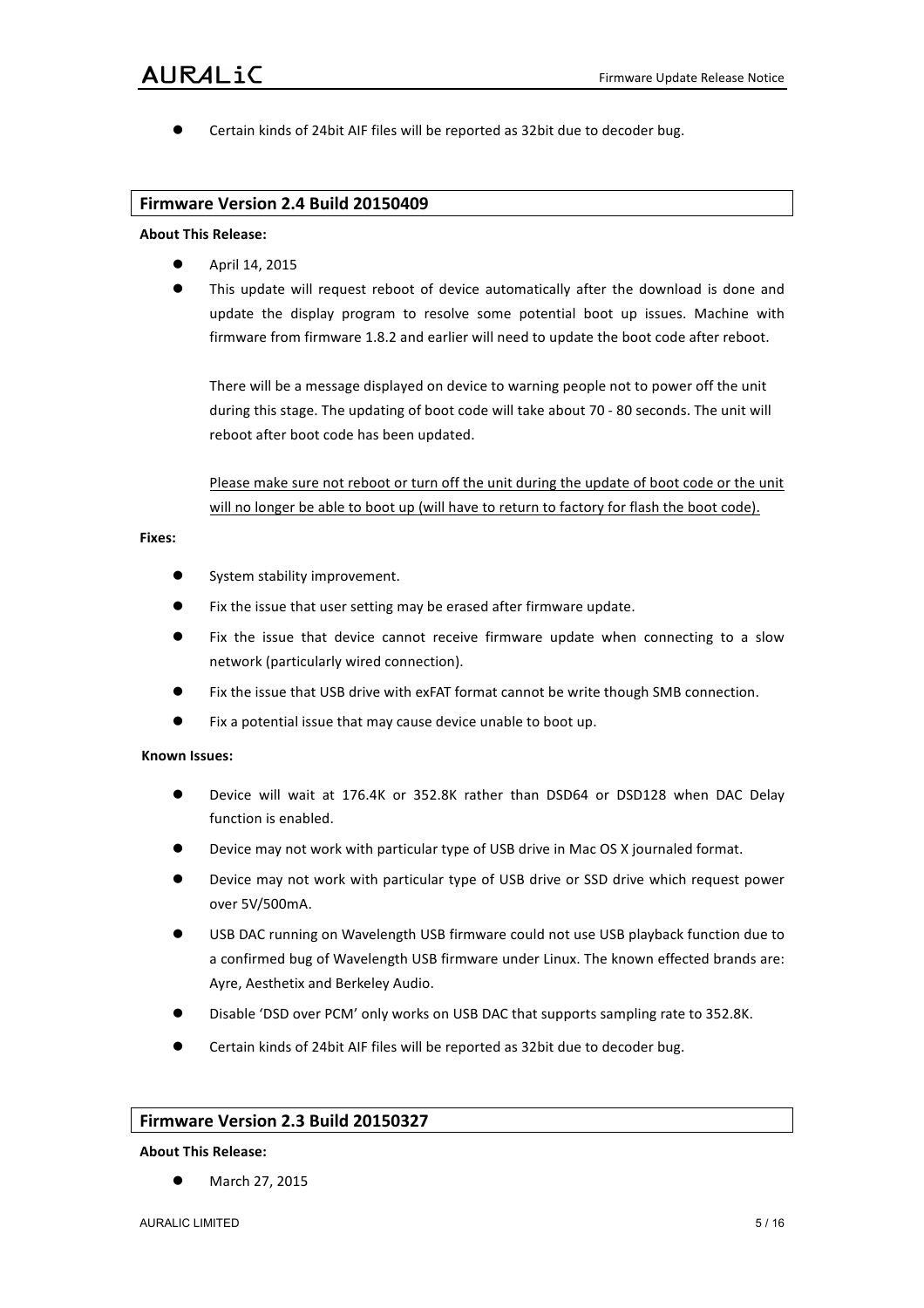This update will request reboot of device for 3 times to finish completely if device is updating from firmware 1.8.2 and earlier or reboot twice for firmware 1.11, 1.10 and 1.9.

The first reboot occurs when user press 'update' button in App to start updating. The 2nd and 3rd reboot are automatically without user operation.

The device display will black out without any display for about 1 minute after 1st reboot when display software is been updated. The unit will reboot after display software update successfully.

The boot code will be updated after 2nd reboot (for firmware 1.8.2 and earlier) and a message will be displayed on device display to warning people not to power off the unit during this stage. The updating of boot code will take about 70 - 80 seconds. The unit will reboot after boot code has been updated.

Please make sure not reboot or turn off the unit during the updating of display and boot code or the unit will no longer able to boot up (will have to return to factory for flash the boot code).

## **Fixes:**

- Extend the "join network fail counter" from 30 seconds to 60 seconds to allow ARIES to join a network with slow DHCP server response.
- Reduce the chance that ARIES may loss all users setting after updated to a new firmware.
- Change the way that display program is been updated, allow recover the display program though special tool if the upgrade failed. Please write to support@auralic.com for detailed information if you need help on this issue.
- Optimize log information been updated to AURALiC server.
- Improve the firmware update function.
- **Improve the Lightning Server log function.**

- Device will wait at 176.4K or 352.8K rather than DSD64 or DSD128 when DAC Delay function is enabled.
- Device may not work with particular type of USB drive in Mac OS X journaled format.
- Device may not work with particular type of USB drive or SSD drive which request power over!5V/500mA.
- USB DAC running on Wavelength USB firmware could not use USB playback function due to a confirmed bug of Wavelength USB firmware under Linux. The known effected brands are: Ayre, Aesthetix and Berkeley Audio.
- Disable 'DSD over PCM' only works on USB DAC that supports sampling rate to 352.8K.
- Certain kinds of 24bit AIF files will be reported as 32bit due to decoder bug.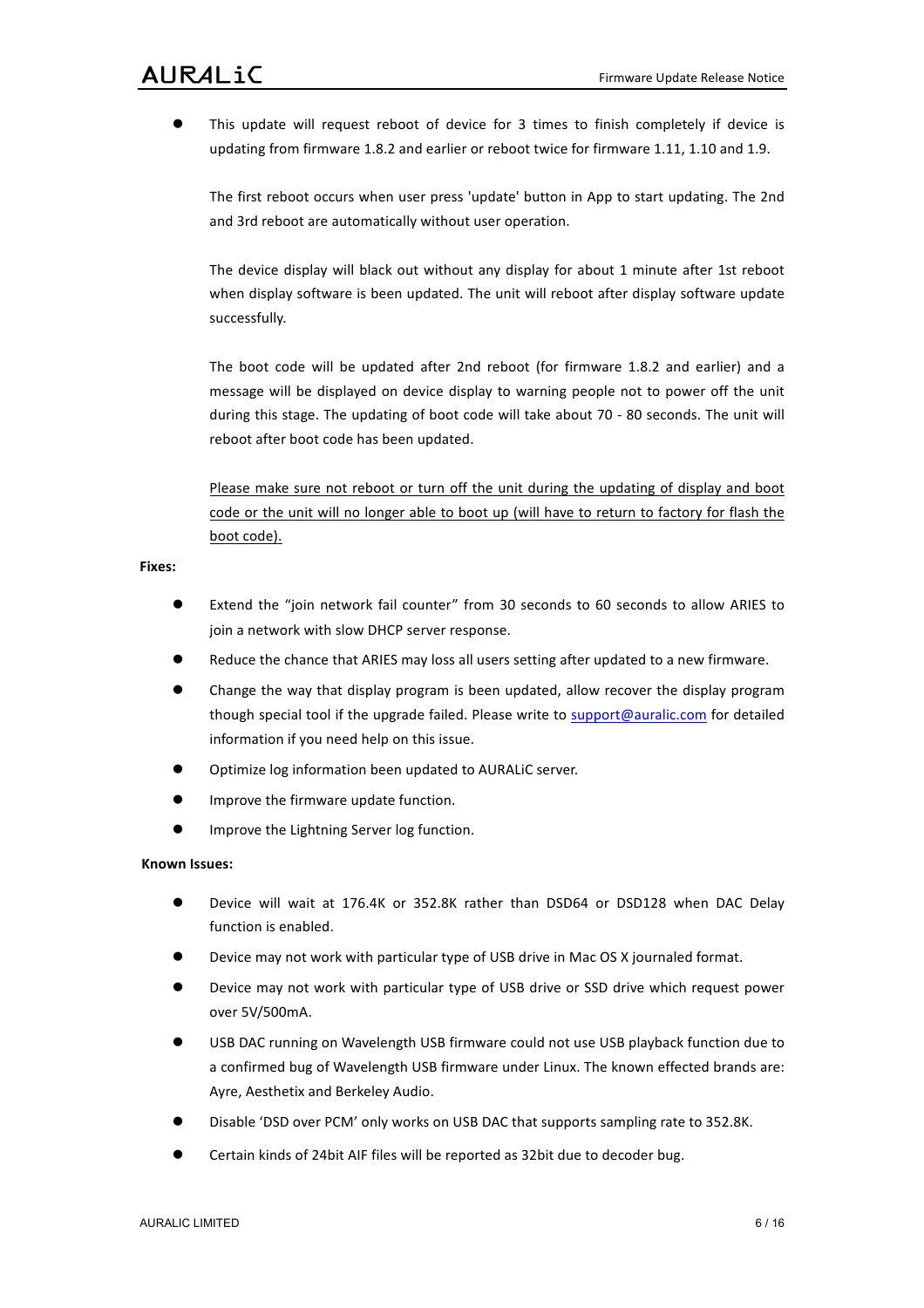# **Firmware Version 2.2 Build 20150320**

### **About!This!Release:**

- March 20, 2015
- This update will request reboot of device for 3 times to finish completely if device is updating from firmware 1.8.2 and earlier or reboot twice for firmware 1.11, 1.10 and 1.9.

The first reboot occurs when user press 'update' button in App to start updating. The 2nd and 3rd reboot are automatically without user operation.

The device display will black out without any display for about 1 minute after 1st reboot when display software is been updated. The unit will reboot after display software update successfully.

The boot code will be updated after 2nd reboot (for firmware 1.8.2 and earlier) and a message will be displayed on device display to warning people not to power off the unit during this stage. The updating of boot code will take about 70 - 80 seconds. The unit will reboot after boot code has been updated.

Please make sure not reboot or turn off the unit during the updating of display and boot code or the unit will no longer able to boot up (will have to return to factory for flash the boot code).

# **Fixes:**

- Improve device discoverability with Lightning DS V1.8.
- Fix the issue introduced in firmware V2.0 that uPnP mode no long work with JRIVER.
- Fix the issue that ARIES could not seek while playing DFF file.
- Fix the issue that certain file types could not be played though USB drive.
- Fix the issue that Lightning Server scan progress becoming very slow when the USB drive contains invalid music files.
- Fix the issue that Lightning Server is unable to start due to database error.
- Fix the issue that some MP3 files with Chinese tag information could not be displayed correctly. This requests you to delete 'LightinngServer.dat', a hidden file stored on USB drive, to let Lightning Server proceed to a new scan.
- Fix a potential issue that ARIES could not play anything while switch out of Songcast or Airplay mode.

#### **New!Features:**

- Files with invalid tag information will now be recognized by Lightning Server to allow better compatibility.
- ARIES now provides samba server service; you can access USB drive attached to ARIES with username and password 'auralic'. Please be noticed that ARIES will not rescan USB disk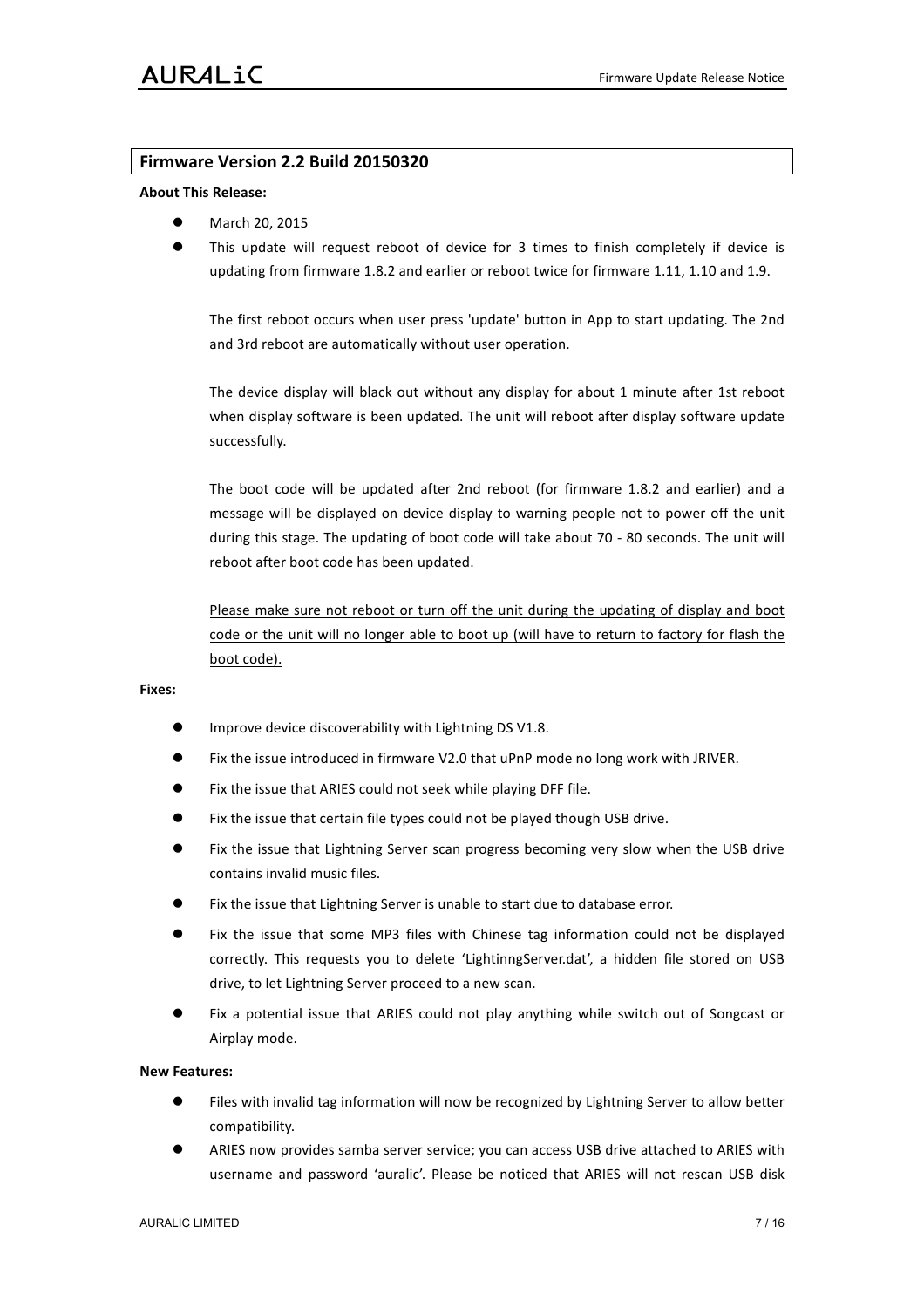automatically after you have changed the file (unplug and replug operation is still requested). The rescan button will be added in Lightning DS V2.

- ARIES will shut down ARIES Ethernet controller circuit completely when it is working in WiFi mode. This allow us to reduce EMI noise and future improve sound quality.
- ARIES will start a WiFi network named 'AURALiC-Lightning' automatically when it could not connect to the network previously used. Switch your iPad to this network will allow you to setup ARIES (to join your home network) without using LAN cable.
- ARIES will return radio station information like station name, current playback duration and station bitrate to control software (waiting for new Lightning DS V2.0 to enable this function).
- ARIES will report more detailed error log to AURALiC server to help support our customers.
- You can see ARIES under its room name in your WiFi router's attached device menu now.

# **Known!Issues:**

- Device will wait at 176.4K or 352.8K rather than DSD64 or DSD128 when DAC Delay function is enabled.
- Device may not work with particular type of USB drive in Mac OS X journaled format.
- Device may not work with particular type of USB drive or SSD drive which request power over!5V/500mA.
- USB DAC running on Wavelength USB firmware could not use USB playback function due to a confirmed bug of Wavelength USB firmware under Linux. The known effected brands are: Ayre, Aesthetix and Berkeley Audio.
- Disable 'DSD over PCM' only works on USB DAC that supports sampling rate to 352.8K.
- Certain kinds of 24bit AIF files will be reported as 32bit due to decoder bug.

# **Firmware Version 2.1 Build 20150210**

#### **About This Release:**

- February 11, 2015
- This update will request reboot of device for 3 times to finish completely if device is updating from firmware 1.8.2 and earlier or reboot twice for firmware 1.11, 1.10 and 1.9.

The first reboot occurs when user press 'update' button in App to start updating. The 2nd and 3rd reboot are automatically without user operation.

The device display will black out without any display for about 1 minute after 1st reboot when display software is been updated. The unit will reboot after display software update successfully.

The boot code will be updated after 2nd reboot (for firmware 1.8.2 and earlier) and a message will be displayed on device display to warning people not to power off the unit during this stage. The updating of boot code will take about 70 - 80 seconds. The unit will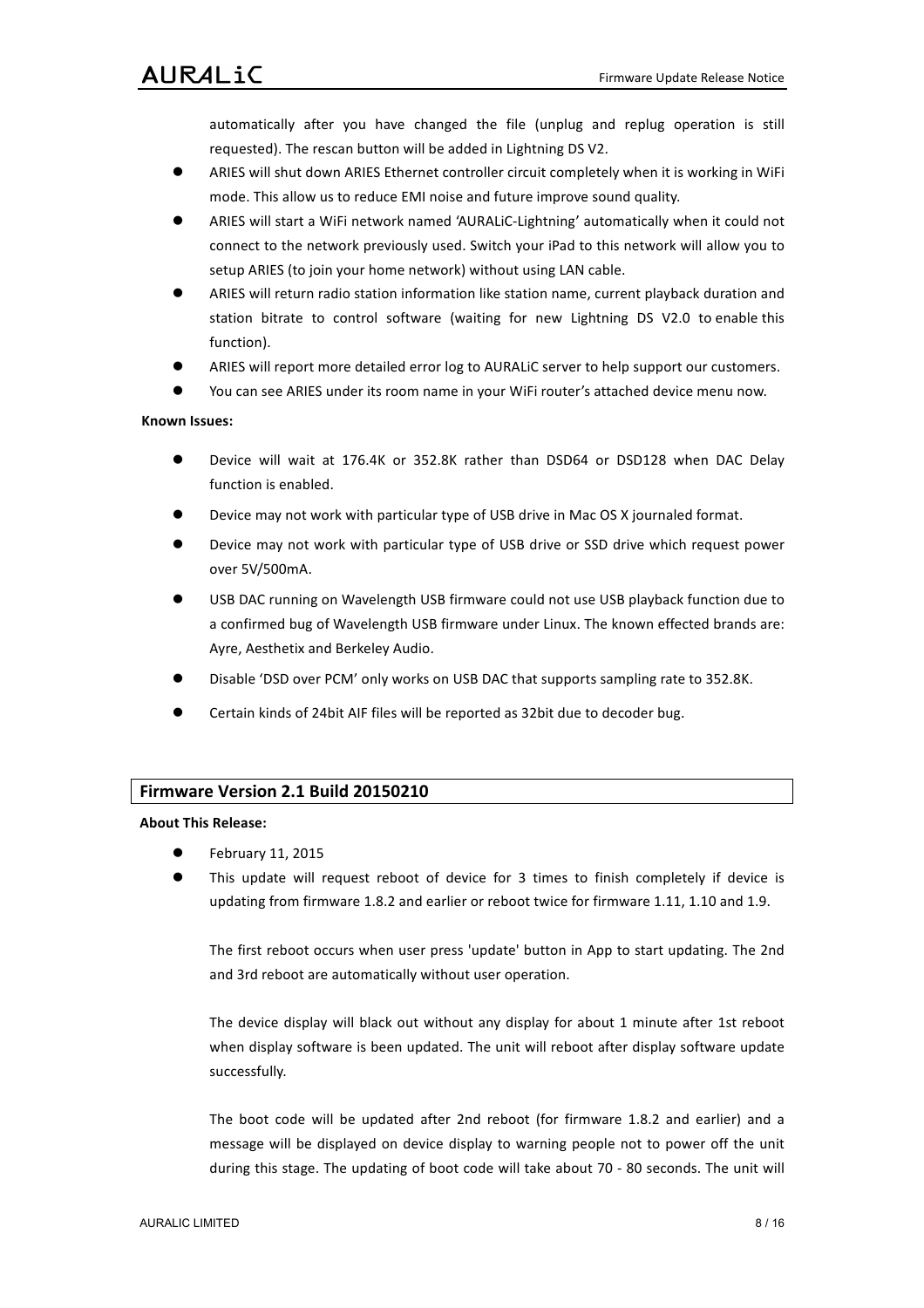reboot after boot code has been updated.

Please make sure not reboot or turn off the unit during the updating of display and boot code or the unit will no longer able to boot up (will have to return to factory for flash the boot code).

### **New!Features:**

- Lightning Server will present previous library content during re-scan rather than empty the list to allow faster access.
- Sound quality improvement with new real time kernel.

# **Known!Issues:**

- Device will wait at 176.4K or 352.8K rather than DSD64 or DSD128 when DAC Delay function is enabled.
- Device may not work with particular type of USB drive in Mac OS X journaled format.
- USB DAC running on Wavelength USB firmware could not use USB playback function due to an issue inside Wavelength USB firmware\*. The known effected brands are: Ayre, Aesthetix and Berkeley Audio.

\*According to ARIES customer's test report whom also own Ayre QB9-DSD, Wavelength USB firmware does not allows USB DAC attach to USB hub with a mass storage (such as USB drive) presents at same time. The DAC will no longer play any file format except for those at sampling rate of 44.1Khz in this case when tested on an Apple Macbook. Since both ARIES' two USB ports are connected to an USB hub, this issue has affected the function on AIRES too.

# **Firmware Version 2.0 Build 20150206**

#### **About!This!Release:**

- February 9, 2015
- This update will request reboot of device for 3 times to finish completely if device is updating from firmware 1.8.2 and earlier or twice for any other version of firmware.

The first reboot occurs when user press 'update' button in App to start updating. The 2nd and 3rd reboot are automatically without user operation.

The device display will black out without any display for about 1 minute after 1st reboot when display software is been updated. The unit will reboot after display software update successfully.

The boot code will be updated after 2nd reboot (for firmware 1.8.2 and earlier) and a message will be displayed on device display to warning people not to power off the unit during this stage. The updating of boot code will take about 70 - 80 seconds. The unit will reboot after boot code has been updated.

Please make sure not reboot or turn off the unit during the updating of display and boot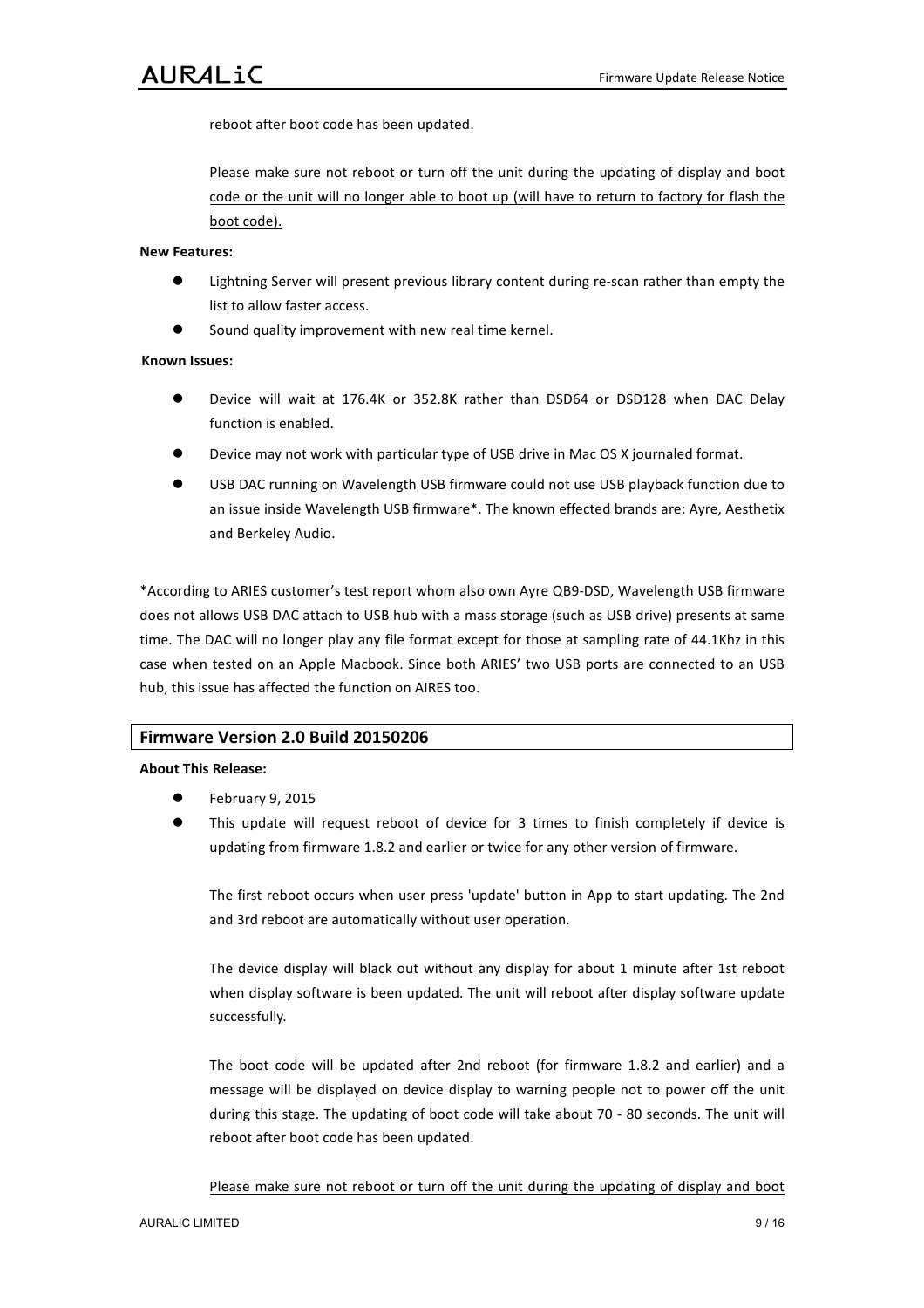# **AURALiC**

code or the unit will no longer able to boot up (will have to return to factory for flash the boot code).

#### **Fixes:**

- Fixed the issue that particular WAV files stored on USB drive with id3tag metadata won't play.
- Fixed the issue that 'repeat' function won't work if the queue contains only one track.

# **New!Features:**

- Performance and stability improvement by new firmware code structure.
- $\bullet$  Added WiFi Access Point mode to allow initial setup without using LAN cable\*.
- Added resetting of device display function so user can correct display update error without need of special firmware \*\*.
- Added limited DSD256 file decode support (will only output though USB).
- Added reconnect function to avoid playback interrupt (jump to next track) when remote server closes data connection. This will improve the stability of streaming TIDAL, WiMP when network connection is not ideal. This may also fix the problem that ARIES stop play after a long pause with particular DLNA server (server close connection after a period without data transfer).
- Device now allows mixed playing queue from local music files and streaming (waiting for new Lightning DS V2.0 to enable this function).
- Device will report serious playback error to AURALiC server to help our staff support customers.
- Lightning Server can now use samba network path as source and switch between USB and Network mode. No 3rd party uPnP server will be required in the future (waiting for new Lightning DS V2.0 to enable this function).
- Lightning Server will now ignore multi-channel audio files as device wont play them.
- Lightning Server will now ignore certain folders during initial scan, such Windows recycle bin folder to speed up scan.
- Lightning Server will report disk status in music library list such as 'No Disk', 'Disk Error' so user can know if the USB drive they plugged can be ready by Lightning Server.
- Improved compatibility with USB drive.
- Improved file verification rule by allowing files with size error (actual file size does not match with metadata info) and some other errors inside id3tag for Lightning Server.
- Reduced Lightning Server error reports that been sent to AURALIC server to allow faster scan speed.
- Device will try to power down USB drive in standby.
- Device will download new firmware at background even when machine is standby.
- Added message notice function: User will receive instant popup message on Lightning DS when certain operation is successful or failed (waiting for new Lightning DS V2.0 to enable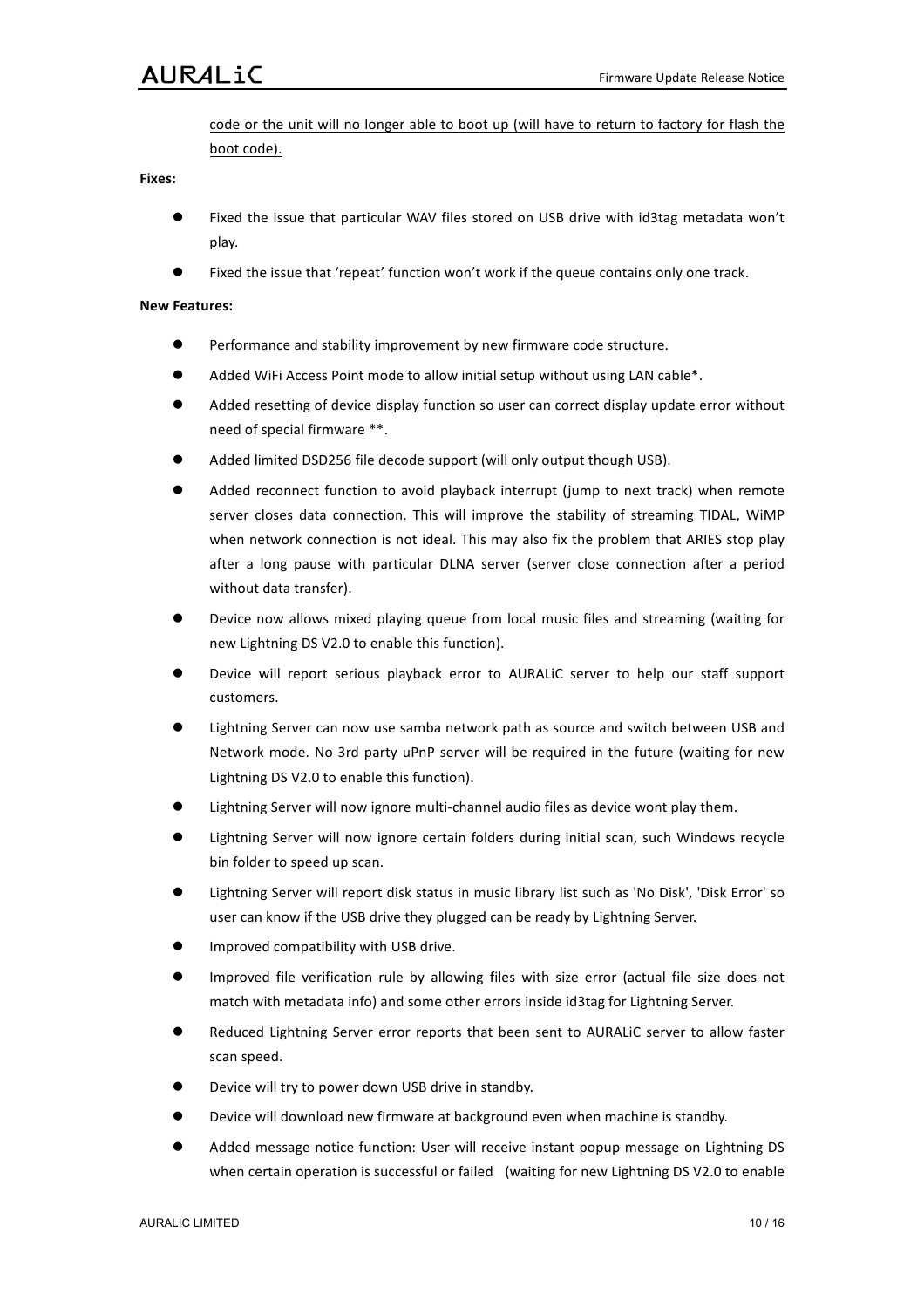# AURALiC

this function).

Device will erase all Lightning Server database when user use 'return to default' function.

### **Known!Issues:**

- Device will wait at 176.4K or 352.8K rather than DSD64 or DSD128 when DAC Delay function is enabled.
- Device may not work with particular type of USB drive in Mac OS X journaled format.
- USB DAC running on Wavelength USB firmware could not use USB playback function due to an issue inside Wavelength USB firmware\*\*\*. The known effected brands are: Ayre, Aesthetix and Berkeley Audio.

\* To enable WiFi access point function, please press and hold 'SEARCH' button on remote for 7 seconds till you see the text 'APPLYING SETTING'. You will see an open WiFi network named 'AURALiC-Lightning' after display switch to a WiFi icon. To exit WiFi mode, please press 'EXIT' key on your remote.

\*\* To reset ARIES display, please press and hold 'DISPLAY' button on remote for 7 seconds till you see the text' RESETTING DISPLAY'. The display program will reset (display will turn black) and machine will reboot after the reset is done.

\*\*\*According to ARIES customer's test report whom also own Ayre QB9-DSD, Wavelength USB firmware does not allows USB DAC attach to USB hub with a mass storage (such as USB drive) presents at same time. The DAC will no longer play any file format except for those at sampling rate of 44.1Khz in this case when tested on an Apple Macbook. Since both ARIES' two USB ports are connected to same USB hub, this issue has affected the function on AIRES too.

# **Firmware Version 1.11 Build 20141226**

**About This Release:** 

- December 27, 2014
- For more information about USB playback, please refer to this FAQ: http://www.auralic.com/download/LightningServerFAQ.pdf
- This update will request reboot of device for 3 times to finish completely if device is updating from firmware 1.8.2 and earlier or twice for any other version of firmware.

The first reboot occurs when user press 'update' button in App to start updating. The 2nd and 3rd reboot are automatically without user operation.

The device display will black out without any display for about 1 minute after 1st reboot when display software is been updated. The unit will reboot after display software update successfully.

The boot code will be updated after 2nd reboot (for firmware 1.8.2 and earlier) and a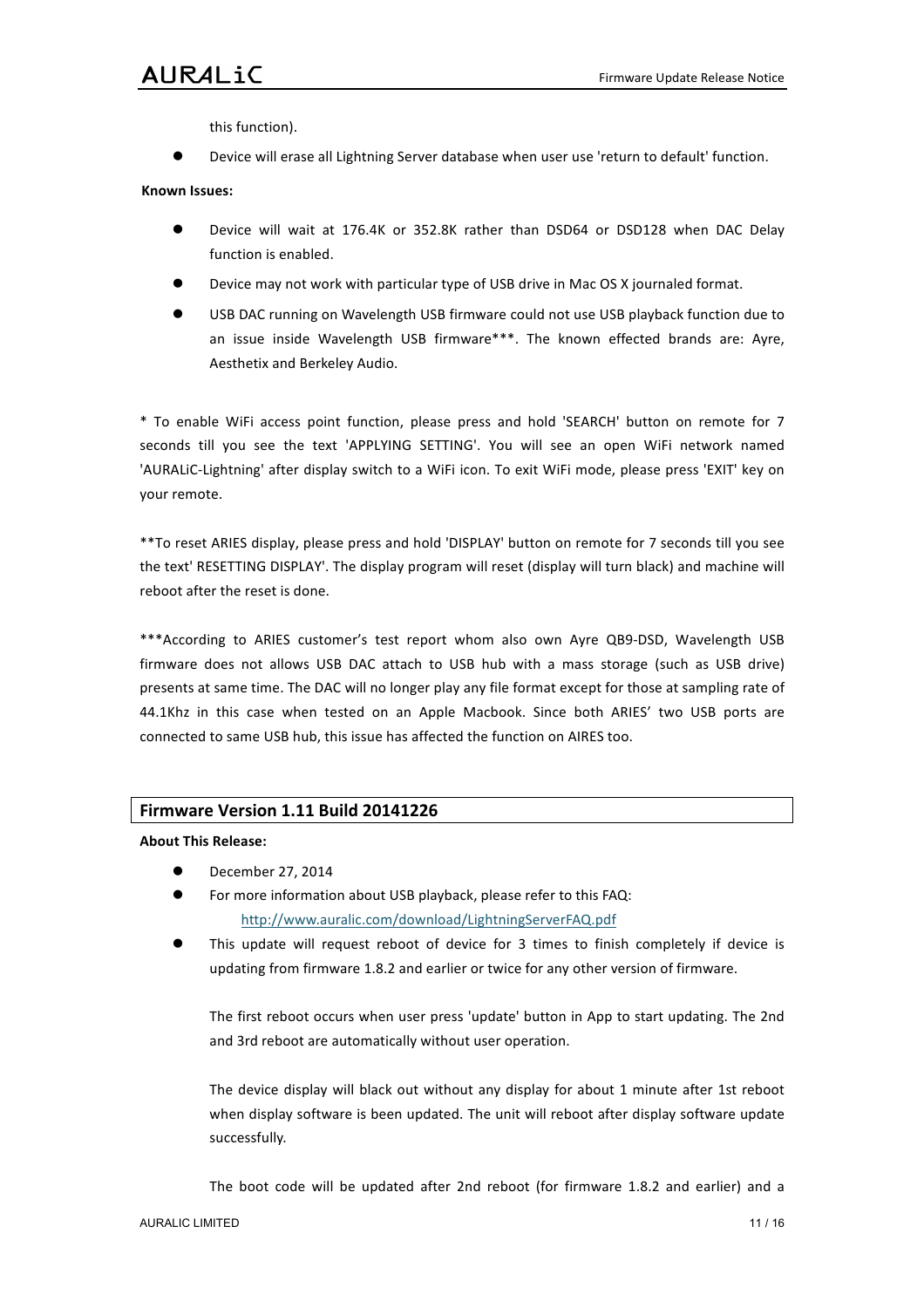message will be displayed on device display to warning people not to power off the unit during this stage. The updating of boot code will take about 70 - 80 seconds. The unit will reboot after boot code has been updated.

Please make sure not reboot or turn off the unit during the updating of display and boot code or the unit will no longer able to boot up (will have to return to factory for flash the boot code).

### **Fixes:**

- Fixed the issue that device display may not updated correctly in previous version of firmware.
- Fixed the issue the device may not wake up from standby.
- Fixed the issue that Lightning Server will crash if DFF file contains ID3 tag information.
- $\bullet$  Fixed the issue that Lightning Server could not recognize USB drive if the first partition number does not start by "1".
- Fixed the issue that Lightning Server does not provide MIME information correctly.

# **New!Features:**

- For data safety consideration, Lightning Server will not read HFS+ partition contains journal error, user need to fix the error on Mac first.
- Device can remember shuffle and repeat status after switching to different service mode like radio then going back.

#### **Known!Issues:**

Device will wait at 176.4K or 352.8K rather than DSD64 or DSD128 when DAC Delay function is enabled.

# **Firmware Version 1.9 Build 20141031**

# **About!This!Release:**

- October 31, 2014
- This is a major update for preparing coming Lightning Server function.
- This update will request reboot of device for 3 times to finish completely. The first reboot occurs when user press 'update' button in App to start updating. The 2nd and 3rd reboot are automatically without user operation.

The device display will black out without any display for about 1 minute after 1st reboot when display software is been updated. The unit will reboot after display software update successfully.

The boot code will be updated after 2nd reboot and a message will be displayed on device display to warning people not to power off the unit during this stage. The updating of boot code will take about 70 - 80 seconds. The unit will reboot after boot code has been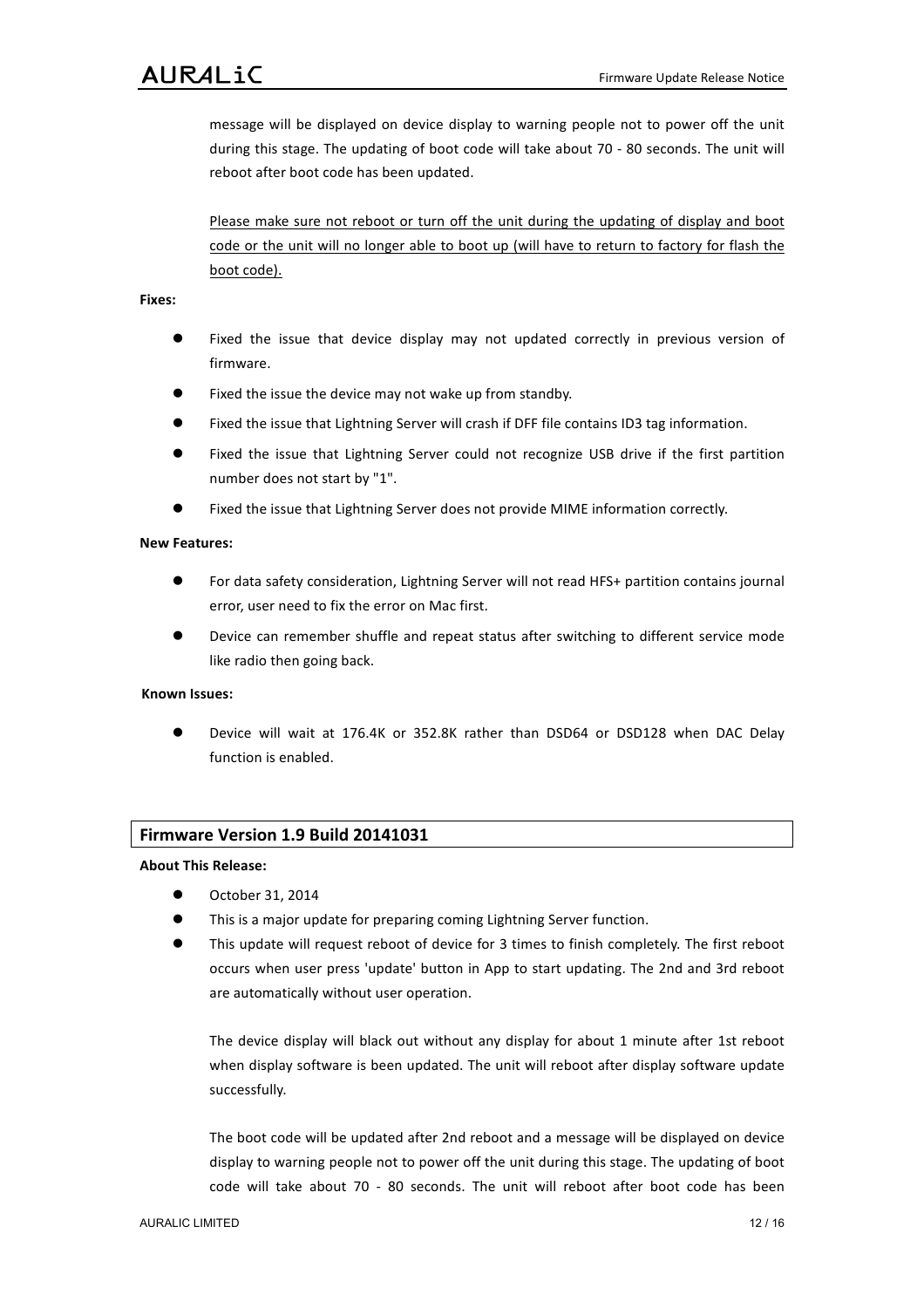# AURALiC

updated.

Please make sure not reboot or turn off the unit during the updating of display and boot code or the unit will no longer able to boot up (will have to return to factory for flash the boot code).

# **Fixes:**

- Fix the issue that shuffle function is not really shuffle when press 'Next' button.
- Fix the issue that device cannot switch out of Songcast mode.
- Fix the issue that device wont compatible with Lumin App.

# **New!Features:**

- $\bullet$  Sound quality improvement by optimized system interrupts and task assignment.
- $\bullet$  Performance improvement by new boot code.
- Reduced device display buzz noise.
- New UI visual design for OLED display to match the style of Lightning DS.
- Device will display text notice when user changes device setting, updating boot code and when device cannot connect to network.
- Increased maximum track number in device queue to 999.
- Added USB driver for 1st generation of M2Tech USB module and Mytek 192 DSD DAC.
- Added exFAT and NTFS partition read/write support for USB removable disk.
- Added TIDAL streaming support (will request a coming version of Lightning DS to work).
- Added sleep function, the boot time after first power up cycle will be only 5-10 seconds depends on network connection quality.

#### **Known!Issues:**

Device will wait at 176.4K or 352.8K rather than DSD64 or DSD128 when DAC Delay function is enabled.

# **Firmware Version 1.8.2 Build 20140928**

#### **About!This!Release:**

 $\bullet$  September 28, 2014

#### **Fixes:**

- $\bullet$  Fixed the issue that device cannot join WiFi network with hidden SSID.
- **.** Fixed the issue that BubbleDS cannot display device name.
- Fixed the issue that update progress cannot complete if device setting has changed during firmware download.
- Fixed the issue that device display will stop play after certain operation.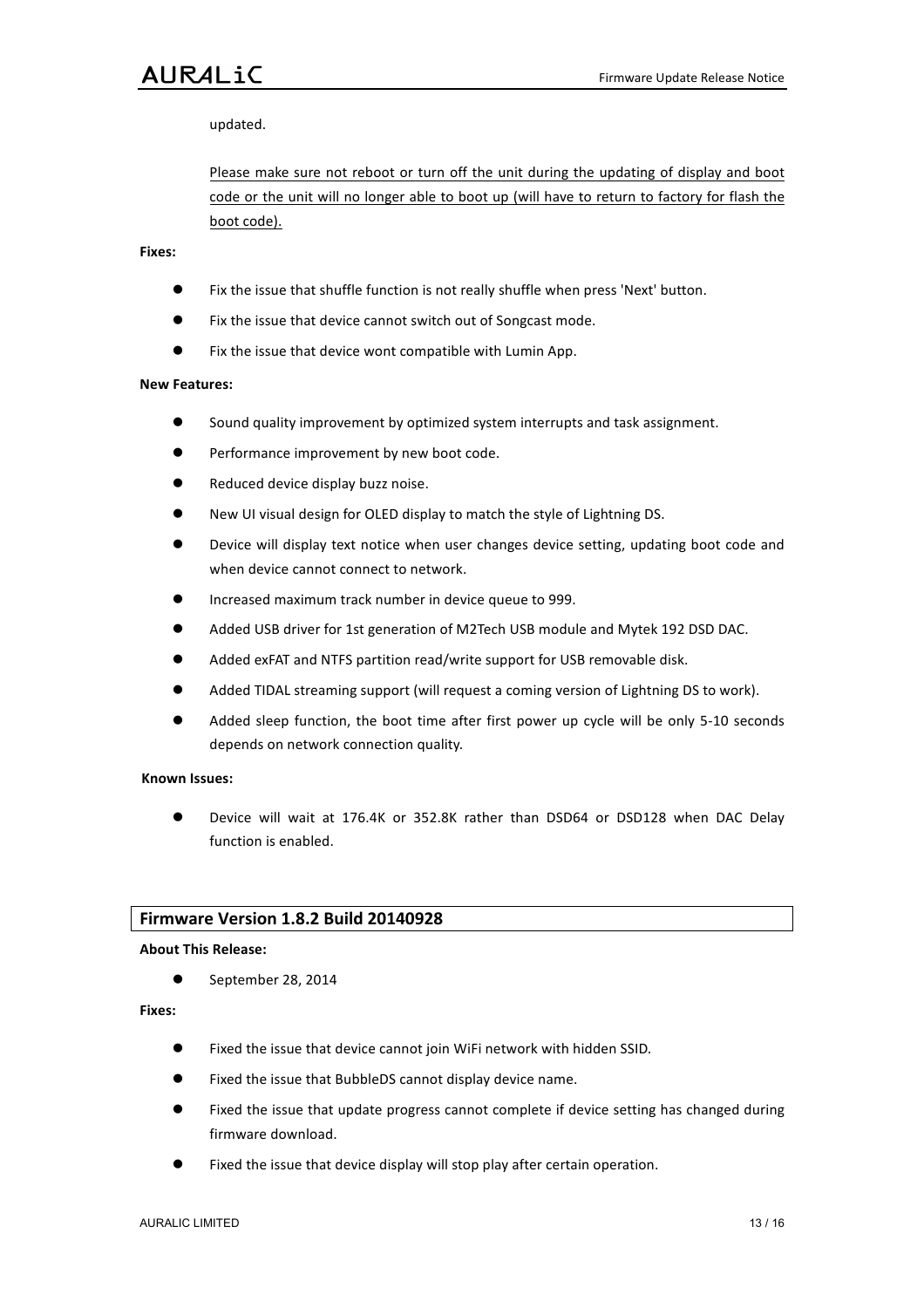- Fixed the issue that certain operation will cause device display freeze.
- Fixed the issue that device will stop play if user keeps pressing 'next track' or 'previous track' very fast.
- Stability Improvement, eliminate playback stop problem.

# **New!Features:**

● uPnP AV mode is now compatible with uPnP control software such as JRiver.

### **Known!Issues:**

 $\bullet$  Device will wait at 176.4K or 352.8K rather than DSD64 or DSD128 when DAC Delay function is enabled.

## **Firmware Version 1.7 Build 20140822**

## **About!This!Release:**

**•** August 23, 2014

#### **Fixes:**

- Fixed the issue that device display wont refresh at the first 5 7 seconds when play a track (random).
- Fixed the issue that device will crash if user do seek operation then press 'next track' or 'previous track' very fast (only happen when playback DSD file).
- Fixed the issue that Lightning DS will freeze after user has changed output channel or changed the setting of 'Software Volume Control'.
- Fixed the issue that device will keep downloading latest firmware before user proceed to a power cycle.
- Fixed some issue that device queue cannot be reload after switching back from other service types.
- **•** Stability improvement.

# **New Features:**

- Device will install new firmware then reboot automatically if no user operation is detected in 4 hours while it is not playing anything. This function will be valid when device receive next firmware release.
- DAC Delay function is working now.

- Device will stop play if user keeps pressing 'next track' or 'previous track' very fast.
- $\bullet$  Device will wait at 176.4K or 352.8K rather than DSD64 or DSD128 when DAC Delay function is enabled.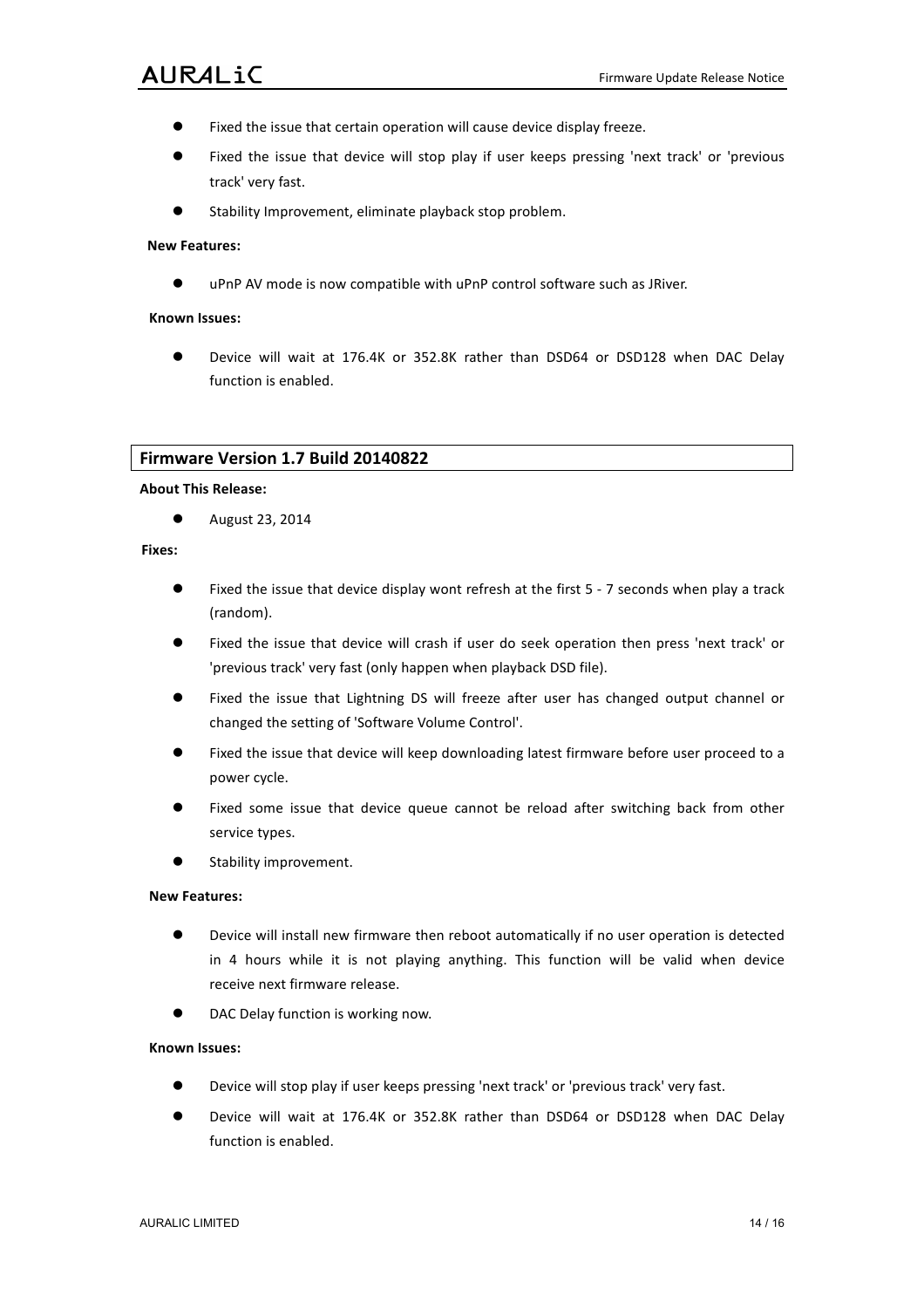# **Firmware!Version!1.6.2!Build!20140808**

#### **About!This!Release:**

 $\bullet$  August 10, 2014

### **Fixes:**

- Fixed the issue that device queue might be flushed (playback will also stop) when network is not robust.
- Fixed random incorrect device display.
- Fixed the issue that selected track may be added twice when using 'add to next' function.
- $\bullet$  Fixed a potential issue that Kinsky can not add DSF and DFF file to device queue when working with particular DLNA server software
- Fixed the issue that device display wont refresh under uPnP AV mode.

## **New!Features:**

- Maximum length of playing queue is now limited at 254 for both library and streaming.
- Add support of playlist type of radio station, currently supported type: m3u, pls.
- Device will remember the previous playing queue when switching back from radio, Songcast or airplay

# **Known!Issues:**

- Device display wont refresh at the first 5 7 seconds when play a track (random).
- Device will crash if user do seek operation then press 'next track' or 'previous track' very fast (only happen when playback DSD file).
- Device will stop play if user keeps pressing 'next track' or 'previous track' very fast.

## **Firmware Version 1.5 Build 20140725**

#### **About!This!Release:**

 $\bullet$  July 25, 2014

### **Fixes:**

- $\bullet$  Fixed the issue where device is undiscoverable with particular WiFi router.
- **Fixed the buffer problem when streaming from WiMP and Qobuz.**
- Fixed the issue where seek a track (fast forward, backward) is not working.
- Fixed the issue that Device display wont update

#### **Known!Issues:**

Device is undiscoverable with particular WiFi router or will disappear during use (reboot of router will fixed the problem).